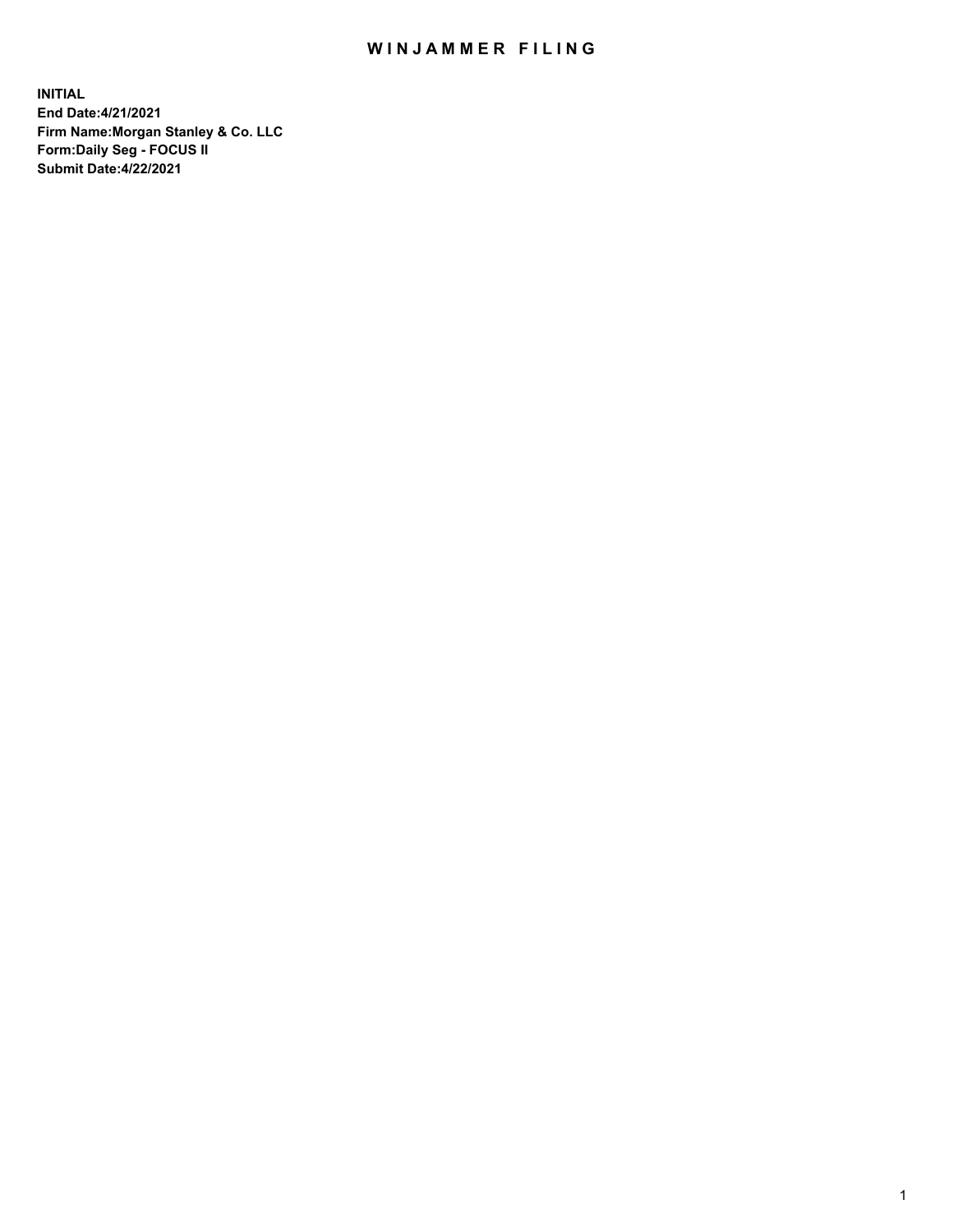**INITIAL End Date:4/21/2021 Firm Name:Morgan Stanley & Co. LLC Form:Daily Seg - FOCUS II Submit Date:4/22/2021 Daily Segregation - Cover Page**

| Name of Company                                                                                                                                                                                                                                                                                                                | <b>Morgan Stanley &amp; Co. LLC</b>                         |
|--------------------------------------------------------------------------------------------------------------------------------------------------------------------------------------------------------------------------------------------------------------------------------------------------------------------------------|-------------------------------------------------------------|
| <b>Contact Name</b>                                                                                                                                                                                                                                                                                                            | <b>Ikram Shah</b>                                           |
| <b>Contact Phone Number</b>                                                                                                                                                                                                                                                                                                    | 212-276-0963                                                |
| <b>Contact Email Address</b>                                                                                                                                                                                                                                                                                                   | Ikram.shah@morganstanley.com                                |
| FCM's Customer Segregated Funds Residual Interest Target (choose one):<br>a. Minimum dollar amount: ; or<br>b. Minimum percentage of customer segregated funds required:%; or<br>c. Dollar amount range between: and; or<br>d. Percentage range of customer segregated funds required between:% and%.                          | 235,000,000<br><u>0</u><br>0 <sub>0</sub><br>0 <sub>0</sub> |
| FCM's Customer Secured Amount Funds Residual Interest Target (choose one):<br>a. Minimum dollar amount: ; or<br>b. Minimum percentage of customer secured funds required:% ; or<br>c. Dollar amount range between: and; or<br>d. Percentage range of customer secured funds required between:% and%.                           | 140,000,000<br><u>0</u><br>0 <sub>0</sub><br>0 <sub>0</sub> |
| FCM's Cleared Swaps Customer Collateral Residual Interest Target (choose one):<br>a. Minimum dollar amount: ; or<br>b. Minimum percentage of cleared swaps customer collateral required:% ; or<br>c. Dollar amount range between: and; or<br>d. Percentage range of cleared swaps customer collateral required between:% and%. | 92,000,000<br><u>0</u><br><u>00</u><br>0 <sub>0</sub>       |

Attach supporting documents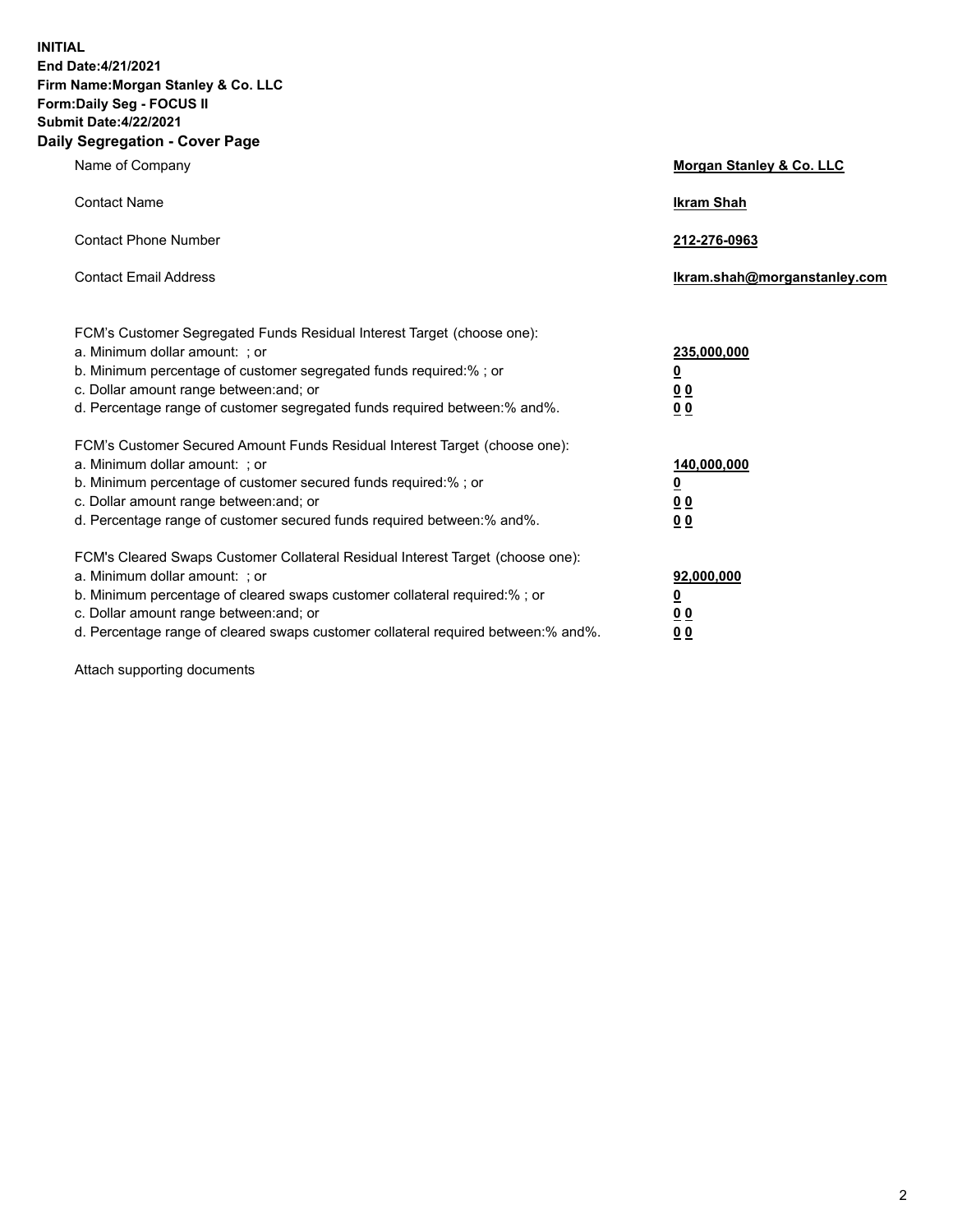## **INITIAL End Date:4/21/2021 Firm Name:Morgan Stanley & Co. LLC Form:Daily Seg - FOCUS II Submit Date:4/22/2021**

## **Daily Segregation - Secured Amounts**

|          | Foreign Futures and Foreign Options Secured Amounts                                                       |                                              |
|----------|-----------------------------------------------------------------------------------------------------------|----------------------------------------------|
|          | Amount required to be set aside pursuant to law, rule or regulation of a foreign                          | $0$ [7305]                                   |
|          | government or a rule of a self-regulatory organization authorized thereunder                              |                                              |
| 1.       | Net ledger balance - Foreign Futures and Foreign Option Trading - All Customers                           |                                              |
|          | A. Cash                                                                                                   | 4,616,417,039 [7315]                         |
|          | B. Securities (at market)                                                                                 | 2,255,290,967 [7317]                         |
| 2.<br>3. | Net unrealized profit (loss) in open futures contracts traded on a foreign board of trade                 | 649,744,343 [7325]                           |
|          | Exchange traded options<br>a. Market value of open option contracts purchased on a foreign board of trade |                                              |
|          | b. Market value of open contracts granted (sold) on a foreign board of trade                              | 23,166,696 [7335]<br>-19,328,934 [7337]      |
| 4.       | Net equity (deficit) (add lines 1. 2. and 3.)                                                             | 7,525,290,111 [7345]                         |
| 5.       | Account liquidating to a deficit and account with a debit balances - gross amount                         | 65,474,119 [7351]                            |
|          | Less: amount offset by customer owned securities                                                          | -64,906,564 [7352] 567,555 [7354]            |
| 6.       | Amount required to be set aside as the secured amount - Net Liquidating Equity                            | 7,525,857,666 [7355]                         |
|          | Method (add lines 4 and 5)                                                                                |                                              |
| 7.       | Greater of amount required to be set aside pursuant to foreign jurisdiction (above) or line<br>6.         | 7,525,857,666 [7360]                         |
|          | FUNDS DEPOSITED IN SEPARATE REGULATION 30.7 ACCOUNTS                                                      |                                              |
| 1.       | Cash in banks                                                                                             |                                              |
|          | A. Banks located in the United States                                                                     | 729,601,278 [7500]                           |
|          | B. Other banks qualified under Regulation 30.7                                                            | 583,630,503 [7520] 1,313,231,781             |
|          |                                                                                                           | [7530]                                       |
| 2.       | <b>Securities</b>                                                                                         |                                              |
|          | A. In safekeeping with banks located in the United States                                                 | 563,693,148 [7540]                           |
|          | B. In safekeeping with other banks qualified under Regulation 30.7                                        | 23,243,428 [7560] 586,936,576<br>[7570]      |
| 3.       | Equities with registered futures commission merchants                                                     |                                              |
|          | A. Cash                                                                                                   | 21,625,314 [7580]                            |
|          | <b>B.</b> Securities                                                                                      | $0$ [7590]                                   |
|          | C. Unrealized gain (loss) on open futures contracts                                                       | -3,497,677 [7600]                            |
|          | D. Value of long option contracts                                                                         | $0$ [7610]                                   |
|          | E. Value of short option contracts                                                                        | 0 [7615] 18,127,637 [7620]                   |
| 4.       | Amounts held by clearing organizations of foreign boards of trade                                         |                                              |
|          | A. Cash                                                                                                   | $0$ [7640]                                   |
|          | <b>B.</b> Securities                                                                                      | $0$ [7650]                                   |
|          | C. Amount due to (from) clearing organization - daily variation                                           | $0$ [7660]                                   |
|          | D. Value of long option contracts                                                                         | $0$ [7670]                                   |
| 5.       | E. Value of short option contracts                                                                        | 0 [7675] 0 [7680]                            |
|          | Amounts held by members of foreign boards of trade                                                        |                                              |
|          | A. Cash<br><b>B.</b> Securities                                                                           | 3,543,001,578 [7700]<br>1,668,354,392 [7710] |
|          | C. Unrealized gain (loss) on open futures contracts                                                       | 653,242,019 [7720]                           |
|          | D. Value of long option contracts                                                                         | 23,166,696 [7730]                            |
|          | E. Value of short option contracts                                                                        | -19,328,934 [7735] 5,868,435,751             |
|          |                                                                                                           | $[7740]$                                     |
| 6.       | Amounts with other depositories designated by a foreign board of trade                                    | $0$ [7760]                                   |
| 7.       | Segregated funds on hand                                                                                  | $0$ [7765]                                   |
| 8.       | Total funds in separate section 30.7 accounts                                                             | 7,786,731,745 [7770]                         |
| 9.       | Excess (deficiency) Set Aside for Secured Amount (subtract line 7 Secured Statement                       | 260,874,079 [7380]                           |
|          | Page 1 from Line 8)                                                                                       |                                              |

- 10. Management Target Amount for Excess funds in separate section 30.7 accounts **140,000,000** [7780]
- 11. Excess (deficiency) funds in separate 30.7 accounts over (under) Management Target **120,874,079** [7785]

3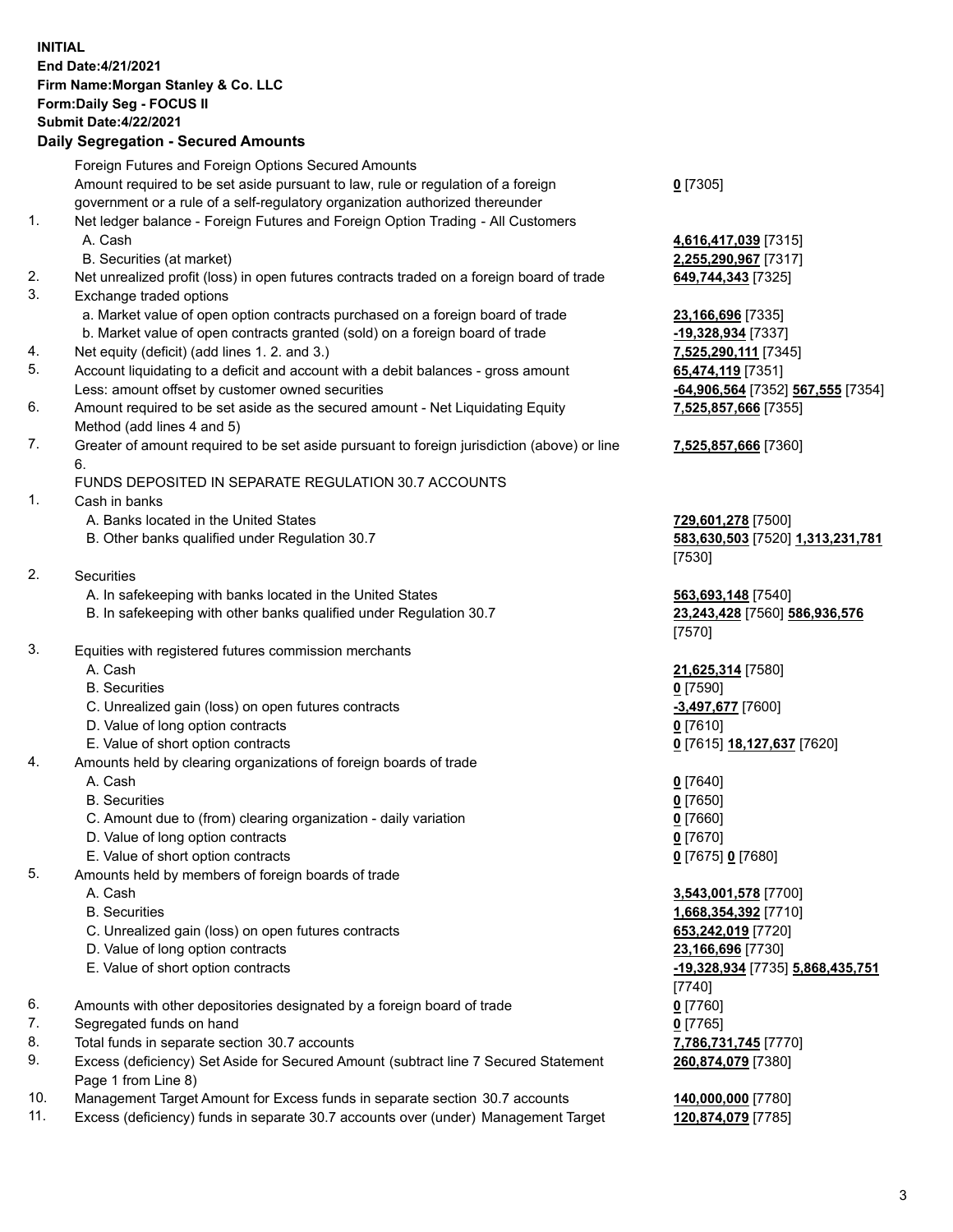**INITIAL End Date:4/21/2021 Firm Name:Morgan Stanley & Co. LLC Form:Daily Seg - FOCUS II Submit Date:4/22/2021 Daily Segregation - Segregation Statement** SEGREGATION REQUIREMENTS(Section 4d(2) of the CEAct) 1. Net ledger balance A. Cash **14,210,684,864** [7010] B. Securities (at market) **7,845,311,780** [7020] 2. Net unrealized profit (loss) in open futures contracts traded on a contract market **3,040,843,865** [7030] 3. Exchange traded options A. Add market value of open option contracts purchased on a contract market **759,327,873** [7032] B. Deduct market value of open option contracts granted (sold) on a contract market **-347,510,501** [7033] 4. Net equity (deficit) (add lines 1, 2 and 3) **25,508,657,881** [7040] 5. Accounts liquidating to a deficit and accounts with debit balances - gross amount **309,166,516** [7045] Less: amount offset by customer securities **-299,912,449** [7047] **9,254,067** [7050] 6. Amount required to be segregated (add lines 4 and 5) **25,517,911,948** [7060] FUNDS IN SEGREGATED ACCOUNTS 7. Deposited in segregated funds bank accounts A. Cash **3,779,761,056** [7070] B. Securities representing investments of customers' funds (at market) **0** [7080] C. Securities held for particular customers or option customers in lieu of cash (at market) **1,605,192,531** [7090] 8. Margins on deposit with derivatives clearing organizations of contract markets A. Cash **13,723,810,408** [7100] B. Securities representing investments of customers' funds (at market) **0** [7110] C. Securities held for particular customers or option customers in lieu of cash (at market) **6,240,119,249** [7120] 9. Net settlement from (to) derivatives clearing organizations of contract markets **128,543,774** [7130] 10. Exchange traded options A. Value of open long option contracts **759,327,873** [7132] B. Value of open short option contracts **-347,510,501** [7133] 11. Net equities with other FCMs A. Net liquidating equity **7,857,293** [7140] B. Securities representing investments of customers' funds (at market) **0** [7160] C. Securities held for particular customers or option customers in lieu of cash (at market) **0** [7170] 12. Segregated funds on hand **0** [7150] 13. Total amount in segregation (add lines 7 through 12) **25,897,101,683** [7180] 14. Excess (deficiency) funds in segregation (subtract line 6 from line 13) **379,189,735** [7190] 15. Management Target Amount for Excess funds in segregation **235,000,000** [7194]

16. Excess (deficiency) funds in segregation over (under) Management Target Amount Excess

**144,189,735** [7198]